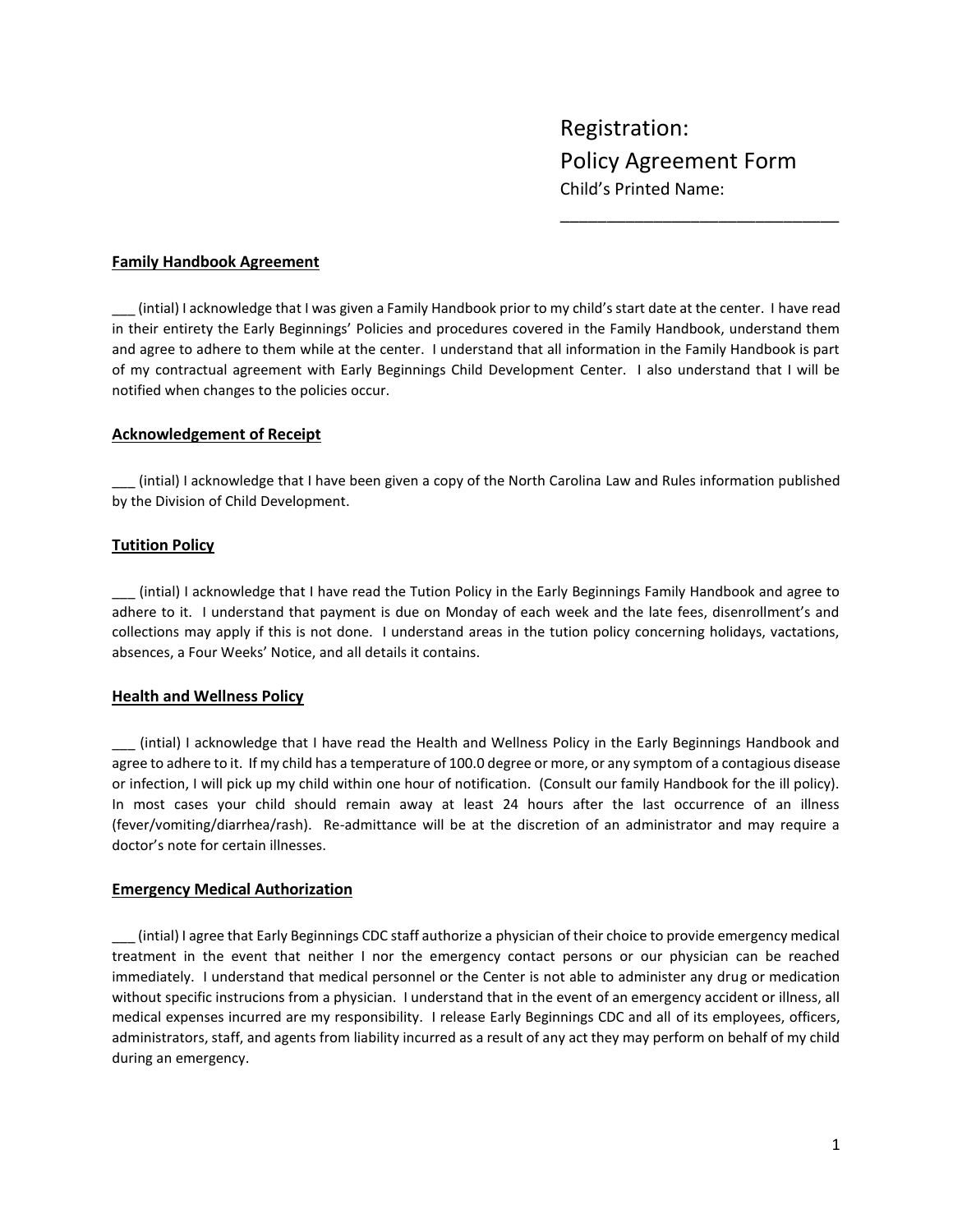# **Field Trips and Special Activities**

 $($ intial) I do  $\qquad$  don't  $\qquad$  give permission for my child to participate in field trips and special activitieis away from the school. I understand that I will be notified in advance of any instances I which my child will be taken from the school, including the date, destination, and method of transportation of such trip. In addition, I understand that I will be required to provide written authorization for each fieldtrip/activity away from the school. I also understand that if my child is not able to attend a field trip due to my decision or to disciplinary actions as listed in the Family Handbook. Iwill assume responsibility for my child's care on that day unless Early Beginnings is able to make arrangement.

## **Activities Planned Outside the Fenced Area of the Facility**

\_\_\_ (intial) I do \_\_\_\_ don't \_\_\_ give permission for my child to perticipate in activities planned outside the Center's fenced area any time during the course of their time at Early Beginnings. This may include stroller rides around the parking lot, nature walks, **fire drills,** and walks to the library **(Concult the Family Handbook for a full explanation of activities outside the fenced area).**

# **Discipline Policy**

\_\_\_ (intial) I have received a copy of Early Beginnings CDC's Discipline Policy in the Family Handbook. I have read it throughly and any questions I have, have been answered. I understand that I will be consulted for advice and/or suggestions of other possible discipliary actions for my child if necessary.

# **Photo Authorization**

\_\_\_ (intial) I giver my permission for my child to be photographed or video taped while attending Early Beginnings CDC. I understand that photos are for the purposes of Early Beginnings such as, but not limited to bulletin boards, flyers, participation documentation, craft and our website. [\(www.earlybeginningscdc.com\)](http://www.earlybeginningscdc.com/) Photos videos are for Center use and those authorized persons only. I understand that on a rare occasions my child may be on the news in a background situation and if my child is individulally interviewwed special permission will be asked for prior to airing.

## **Video Surveillance**

\_\_\_ (intial) I understand that Early Beginnings CDC is equipped with video surveillance technology throughout the premises for security and the web casting feature. Access to cameras over the internet is only avaiable for families currently enrolled in the enter. The system is secured to the best of the Centers knowlwdge and ability. Please note that your ability to access the system may be limitited by your computer system or configuration, your employer, or outside forces that are beyond our control.

## **Child Abuse/Neglect**

\_\_\_ (intial) I understand that, as a childcare provider, Early Beginnings CDC is mandated by the state law to report any cases where there is reasonable cause to believe that a child has been neglected, exploited, deprived, sexually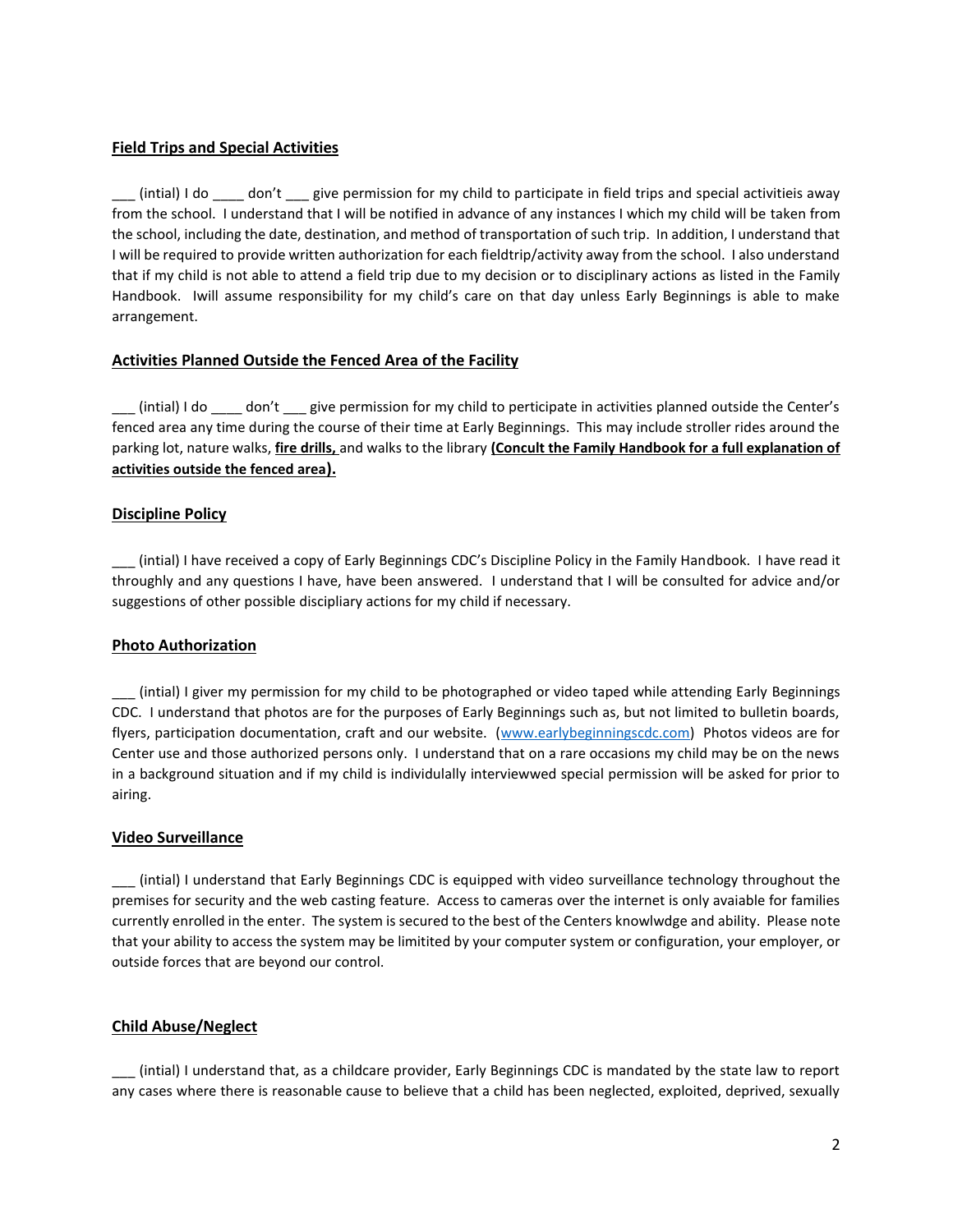assulted, sexually exploited, physically injured or suffered death by other than accidental means by a parent, guardian, or caretaker, to the proper authorities. Early Beginnings CDC will cooperate fully with the authorities in the investigation of all such cases. To avoid any misunderstandings, I will keep the Administration of Early Beginnings CDC awarre of any unusal bruises, marks, or injuries occurring at home and bring any of these with unknown causes to them first.

# **10.5 Hour Standard of Nutrition**

\_\_\_ (intial) I have read the **10.5 Hour Standard of Nutrition** policy based on NC State law found in the Family Handbook. I understand that the nutrition program of Early Beginnings is planned to accommodate 10.5 hours of care and that my childcare rates are based on that period of time. I agree to not leave my child in the care of Early Beginnings for more than 10.5 hours on any giving day and to be liable to the consequences listed in the Family Handbook.

# **Confidentiality Statement**

\_\_\_ (intial) I have read the Confidentiality Statement found in the Handbook. I understand that information pertaining to my child and our family is considered confidentaial and will not be released by Early Beginnings CDC to third parties without first obtaining my written permission. However, I understand that it may be necessary to share relevant information relating to my child, his/her medical status and/or his/her behavioral characteristics with authorized members of the state, other childcare licensing agencies or with a special needs' consultant. I also understand that confidential matters of other children or staff will not be discussed with me.

# **Safe Sleep Policy (Infants Only: Intial #1 AND your choice A, B, or C (NOT ALL))**

- **1.)** \_\_\_ (intial) I acknowledge that I have been given the Early Beginnings' Safe Sleep Policy in the family Handbook, that I understand the risk of Sudden Infant Death Syndrome, and that I give permission for my infants's sleep position according to my chioce marked below.
	- **A.)** \_\_\_ (intial) I understand Early Beginnings' Safe Sleep Policy as stated in the Family Handbook and agree that my child will be placed to sleep on their **back.**
	- **B.)** \_\_\_ (intial) I understand Early Beginnings'Safe Sleep Policy as stated in the Family Handbook and the risks of Sudden Infant Death Syndrome as they relates to the sleep position: however, my **0 – Month Old** child has a medical reason for sleeping on their stomach and therefore should be placed to sleep on their stomach. (The medical **physician's documentation** that is **required** is attached to the medical form).
	- **C.)** \_\_\_ (intial) I understand Early Beginnings' Safe Sleep Policy as stated in the Family Handbook and the risks of Sudden Ifant Death Syndrome as they relate to the sleep position: however I give my parental permission for **my 6 – 12 Month Old** child be placed on their stomach for personal, comfort, and/or medical reason.

# **Change of Status**

\_\_\_ (intial) I agree to votify Early Beginnings CDC immediately of any changes that occur in the information provided in my Registration Packet including work and home address, phone numbers, physicians name, living arrangments, health information, emergency contact, etc..